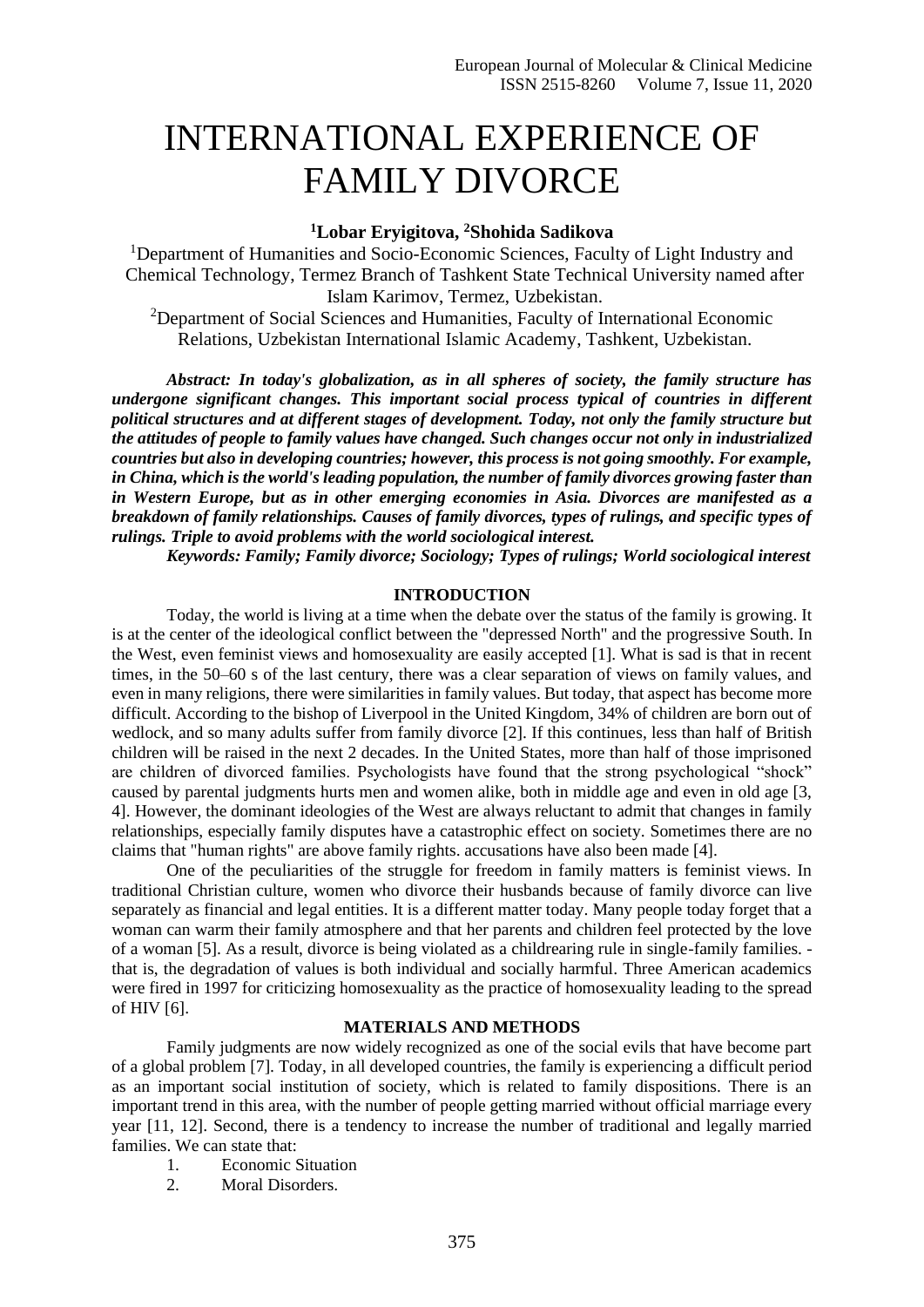## 3. Forgotten religious values.

However, all these results in the same increase in family rewards. According to the data obtained from social networks, the top 10 countries with family divorces are as follows. The number of divorces is 2.56 per thousand, which is 3.6 per year. One in 10 men in the country is divorced. This figure is 12.4% among women. According to experts of the European Economic Cooperation (EEC), the number of rulings is growing because of the extremely liberal laws in the judicial system. Couples are divorced for trivial reasons. The ninth place in Sweden, which has always been at the forefront of disputes in the Scandinavian countries. Judgments have increased dramatically in this country compared to previous years. While there were 25,100 family divorces in 2013, the figure is now double that. Most sadly, most divorced people have not even lived for about a year. Swedish legislation regarding divorce has been significantly simplified and the current law was passed in 1974.

Today, 47% of marriages end in divorce. According to Glenn Sandsryom, who studies divorce, the state's social protection of single mothers in Sweden is influenced by the fact that they can financially support a family without both men and women. The eighth place for family disputes is the Czech Republic, wherein 1960 the divorce rate was 16% and in 2005 it was increased to 50%. 66% of marriages end in divorce. According to Jitya Richtarikova, a professor of demography at the University of Karlova, the reason for the rapid rise of the judgments was that in the post-World War II years, Czech women refused to become mass homemakers, preferring equal employment with men. This has prevented married couples from being financially dependent on each other, or, more precisely, to free women from material dependence, which in turn has weakened the family bond. Researcher Richtarikova, studying the characteristics of family separation, also points out that literacy in the country is also important. The divorce rate is higher than that in general secondary education. The seventh place in the statistics of the judgments is Portugal, where experts from the National Institute deal with this issue. They found that declining birth rates also play an important role in increasing the country-wide rate. In this country, the coefficient of divorce is 68%. This is the second-highest rate among EU countries. And sadly, an average of 70 families are divorced here in one day. Ukraine is the sixth in terms of the divorce, with 42% of marriages registered in the country. In Ukraine, there are more marriages and divorces than in other European countries. Researchers say alcohol is the main cause of divorce, with the financial and living conditions of families as the main reason for divorce. In Ukraine, the number of single-parent families now stands at 20% of the whole family. Judicial law in the country is simple, and the amount of alimony is \$ 50 a month. The United States ranked fifth in the divorce rate. Today, the proportion of today's premiums is 53%. Recently, divorce rates have risen. The same thing happened in the '40s and '70s of the last centuries, and with the new millennium, the United States has come to terms with the negative statistics of family divorce. The uniqueness of family divorce in the United States is that most divorced people are married by legal marriage. Another reason for divorce is that 41% of first-time marriages, 60% of second-time marriages, and 73% of the third marriages, and the mistreatment and betrayal of the wife's relationship to one another. Russia ranks fourth in family divorce. In Russia, the divorce rate is 51%. If one out of every 3 marriages in Russia was divorced 10 years ago, today this figure shows that one in every 2 marriages is divorced. In 2012, Russia ranked first in the world in terms of family divorces. The family divorce in Russia is primarily due to the severity of the financial situation and alcoholism.

The main reason is the difficulty in providing housing. In many cases, the standard of the living room and standard living space per capita relative to the number of family members have been recognized by scientists and experts in family research. Belgium is in third place in the family rankings. The citizens of this country are among the most economically prosperous of the EU member states. The level of housing affordability in the country is not as sharp as in Russia, but the dynamics of divorce rates are high. This is a record high. Today it is 71%. In Belgium, state-sponsored social protection programs have influenced the marital relationship in such a way that well-being couples (especially women) are not economically linked, leading to easy divorce on minor family matters. Some of the scholars of the country today recognize that family relations and divorces look completely different. Although there were no wealthy social programs, the divorce rate was 9.2%. Family divorce rates are so prevalent in the country today that, in some cases, this is perceived by society and people as a disaster rather than a disaster. The second most common divorce is in Belarus. The prevalence rate is 68% in this country. The country also has a high rate of unwanted pregnancies or abortions. According to a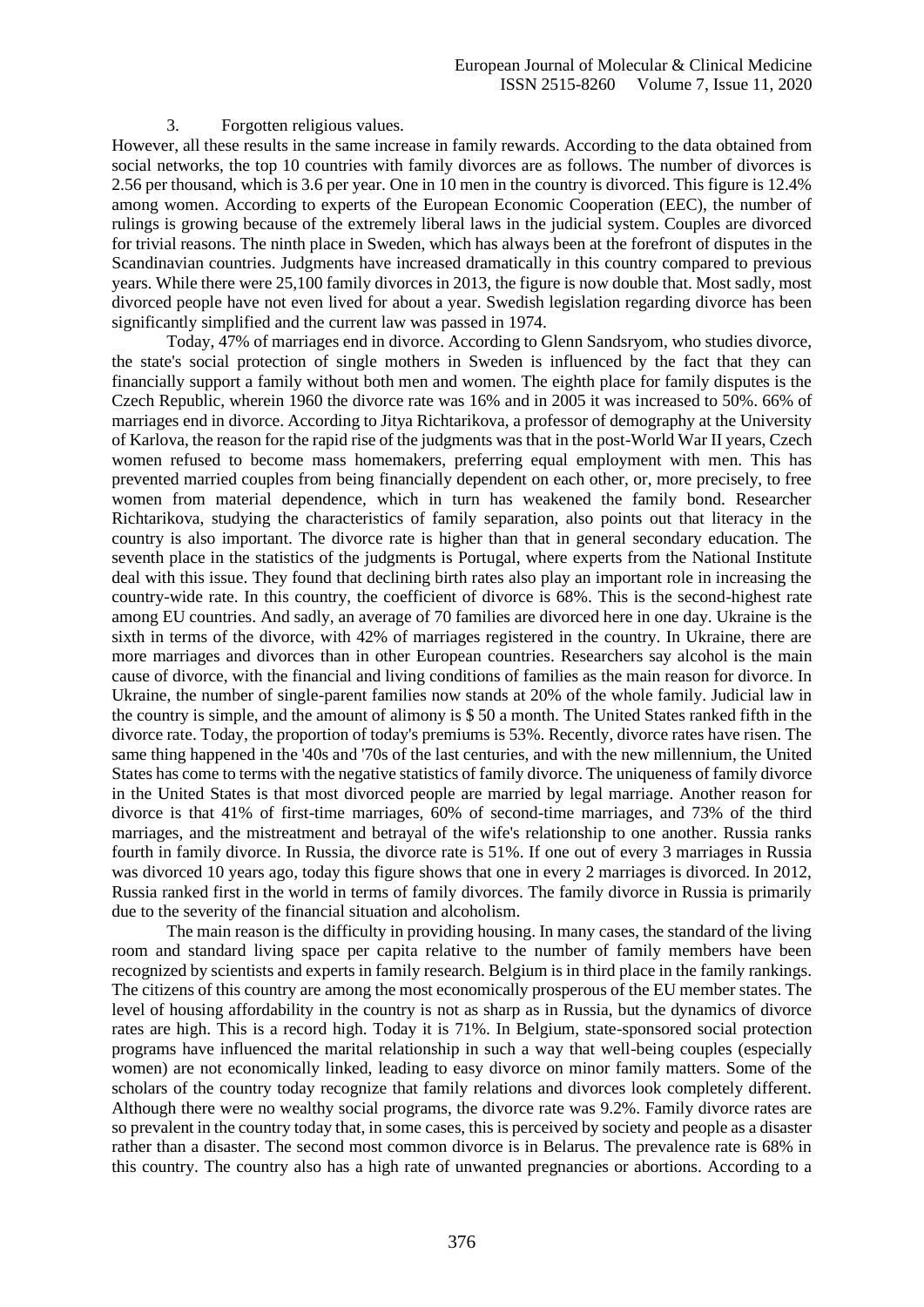study by scholars engaged in family divorce in the country, one of the main reasons for family divorce is the decline in the role of religious and national values in Belarusian families. Today, more than 40% of the population is atheist. Although the church in the country does not always try explaining to the public the negative aspects of family rewards to maintain family values, many are indifferent to this, especially young people who are passively responding to such church calls. Therefore, the interpretation of family values in national and religious values is important in preventing family disputes. Family divorce is the first in the Maldives. This country is 175th in the world, with a high divorce rate. The dominant religious belief in the country is Islam, where family values play an important role in Islam, and most people consider the family a sacred place. Research has revealed that the main cause of family divorce is the pronouncement of the word "divorce" by family men. Another important reason is that young people are not ready for marriage. Most of the divorced families in this country are young families.

The analysis of judgments by the end of 2018 shows that Ireland is the last in the list of awards. According to experts, the divorce rate was 0.7% last year. The reason for this is that experts say that there are strict requirements for the legislation on divorce in the country. For example, in the case of family divorce, couples who wish to divorce must live separately for at least 4 years before applying for a divorce. On this problematic and controversial issue, a recent referendum was held that resulted in most population calling for liberalization of family divorce laws. In Asian countries, more specifically, the practice of family divorce in the Arabian East can be seen by looking at the history of family law in those countries. Simultaneously, we see that family law issues are not only limited to Sharia rules but are also governed by modern legal norms. In many Muslim countries, family law is regulated by special legislation. This can be divided into 3 groups according to the area of implementation.1 Normative legal documents. These laws regulate only a few aspects of family relationships. it deals with some of the issues of family support. In Sudan, there is no single law on family relations, but some aspects are governed by special orders of the Supreme Court, such as the possibility of divorce under a 1985 court ruling. Group 2 comprises "Yemen" and Jordanian lawmakers. In these countries, there is a set of normative and legal documents that regulate all the basic issues of family law and, therefore, divorce. The main difference is that the marriage age limit is reduced (marriage age for a man and a woman is 16, not 17 or 17). The status of a person is governed by the laws of the Republic of Uzbekistan [8-10]. Group 3 includes the laws of Syria, Morocco, Tunisia, Iraq, and Algeria. In it, all the basic issues of family law are regulated by a single document, as well as with other institutions. They consider this law to be the first comprehensive legal document on Arab states in the Arab world. The Ottoman Turkish law of 1917, Egyptian law, Muhammad Qadri's book, and the Hanafi book Other famous works of fiqh were also used by a draft judge from Damascus, Judge Ali Atantavi. It is consistent with the Syrian and Moroccan legislation in terms of issues governed by amendments to the Personality Status Act (1963 and 1978). Most Arab states have a compulsory written form of the marriage contract and can be concluded outside the competent government agencies. (This is defined in Article 40 of the Syrian law.) Such a function is usually assigned to a court or official in Syria.

The peculiarity of Iraq's family law is that it strictly prohibits marriage outside the court. According to the 1978 Act, a man who is married to an out-of-court marriage can be sentenced to 6 months in prison or a fine of up to 300,000 dinars. If a man remarries a woman to maintain her previous marriage, that person will be sentenced to 3 to five years. According to this, persons who are the guardians of the bride (and in some cases the groom) at the time of marriage are granted greater rights. Parents or other relatives of the bride or groom can act as a guardian. However, under the law, it is not allowed to marry the bride. Similar legislation is enshrined in Jordan law (Article 9), which gives the guardian the right to inherit the next bride in the Hanafi sect of Islamic law. In many Arab countries, it is permissible to enter into the marriage contract at the discretion of those who enter into a marriage contract. These terms apply to married couples (Article 13 in Syrian law, Article 6 in Iraq, article 18 in Jordan law) and in favor of one of the supporters, according to). If the terms of the marriage comply with the legal basis of the marriage or impose conditions for committing a forbidden act (for example, one of the proponents will not live together or marry, drink alcohol, change the relationship with the parents) (Article 14 of the Syrian Law, Article 19 of the Jordan Law) [ - p. 299] In this case, great attention has been paid to the circumstances of the ruling. For example, if any of the divorce parties file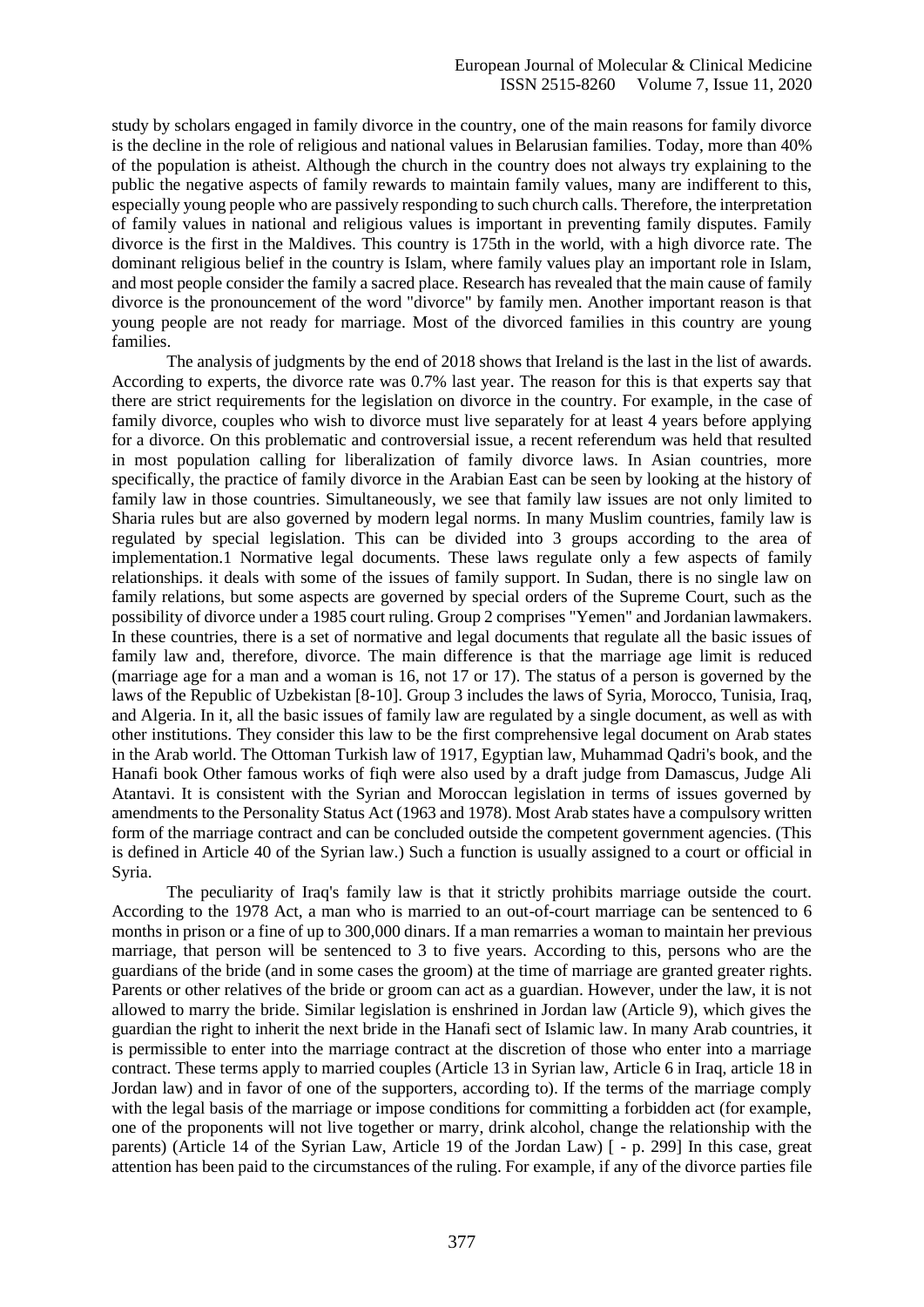a lawsuit, the party will have to pay a tribunal fee, and if there is a child, there are certain obligations. The responsibilities of the familiar the responsibility of the mother and financial support come from the mother. They will continue to breastfeed the children for 2 years (This is for those who want to improve their breastfeeding.) Feeding the baby in the mother's word is the father's responsibility. No one will be burdened with excessive responsibility. May neither father nor mother is harmed by their children. There is no sin on the part of parents if they decide to wean the child by mutual consent. If you seek to breastfeed and pay the due amount, you will not be blamed.

# **RESULTS AND DISCUSSION**

All cases concerning children must be resolved in the interests of the war without conflicts of interest. Orientalist law often prefers a child to decide who to stay with when he or she decides "Russell said to the child: This is your father, and your mother chooses to stay with them. The boy approached his mother and took him by the hand. Then they came out. '' - Ismail al - Bukhari" Al Arab al Mufrid "Arabian Pearls," Uzbekistan, 1990. A study of the foreign experience of family divorce in the case of Muslim countries suggests that most Arab countries have a Shariah marriage and their demands for divorce are more stringent and demanding. When it comes to the foreign experience of family divorce, we consider it appropriate to dwell on this issue in the people of south-eastern Europe. Because of many nations and people living in this region of the world, notably their family relationships and family values are diverse and unique. Even in ex-Yugoslav countries, we find that psychologists, ethnographers, linguists, lawyers, and sociologists have conducted much research on family disputes. Their research focuses on the fact that the region is also multinational and religious. Their research focuses on the fact that, although this region has its ethnic characteristics, it is common to see all ethnicities and regions that religious marriage is mandatory in all regions of the region. In the current legislation, the fatherman leadership in the family is legally fixed. Regarding divorce, legal documents were developed and came into force in the 1970s and 1980s. Among scholars who have conducted comprehensive and comprehensive research on family relations, it is possible to mention V. Chulanovich - Konstantinovich. Yu. V. Bromley, MS Kashuba " Marriage and family in Yugoslavia." This scientist has studied family divorces and family structure in agricultural regions like Cordune, Banenike, in the mountainous regions of Slovenia, Bosnia, and Herzegovina. His research notes that there are studies on family types, family structure, family dispositions, and family values of existing South-Eastern Europeans with multiethnic and multi-religious confessions. In particular, Serbian scholar I. Matic studied 114 families, married in 60–70 years of the last century, in 3 villages in the Serbian province of Machva. While 80% of such families are not married before marriage, 57% are officially married within one year, and 12% have been married for one or 2 years, and 25% for 3 years.

The main reason is the economic and marriage age issues. Family divorce has not been common in these nations before (except in Eastern Serbia, Voevodina, Banat, and Bosnia.) The reasons for divorce in this region can be summarized as follows: When no child is born, a divorce attempt is made by a woman. Muslim families in the mountainous regions of Macedonia and Kosovo have 2 wives. The first married woman is thought to have the second wife if she does not have children. Children from the second marriages are also considered children for the first wife. However, his family status has changed. The status of "elder mother" and "sister." The family plays a key role in family disputes, not religious customs. There is a ritual in these statements: The couple who wanted to get a divorce was supposed to break or tear their clothes or belongings in front of their neighbors. The case is also divorced and public testimony is recognized. In some Serbian villages during the divorce process, close relatives of the woman demanded that the divorced man pay some compensation for the woman's further life. The most common causes of divorce were treachery, misunderstanding of relationships, and drinking. In these cases, however, this type of divorce was considered shameful and was discussed by the public. Looking at the history of divorce in this country, we can see the following:

- 1. 1939 0.5 Deductions per 1000
- 2. Decision 1.6 out of every 1,000
- 3. 0.9 judgments per 1000 of 1953
- 4. 1.1 per 1000 in 1961
- 5. 1971 1 ruling out of every 1,000
- 6. In 1974, 1,2 cases out of 1000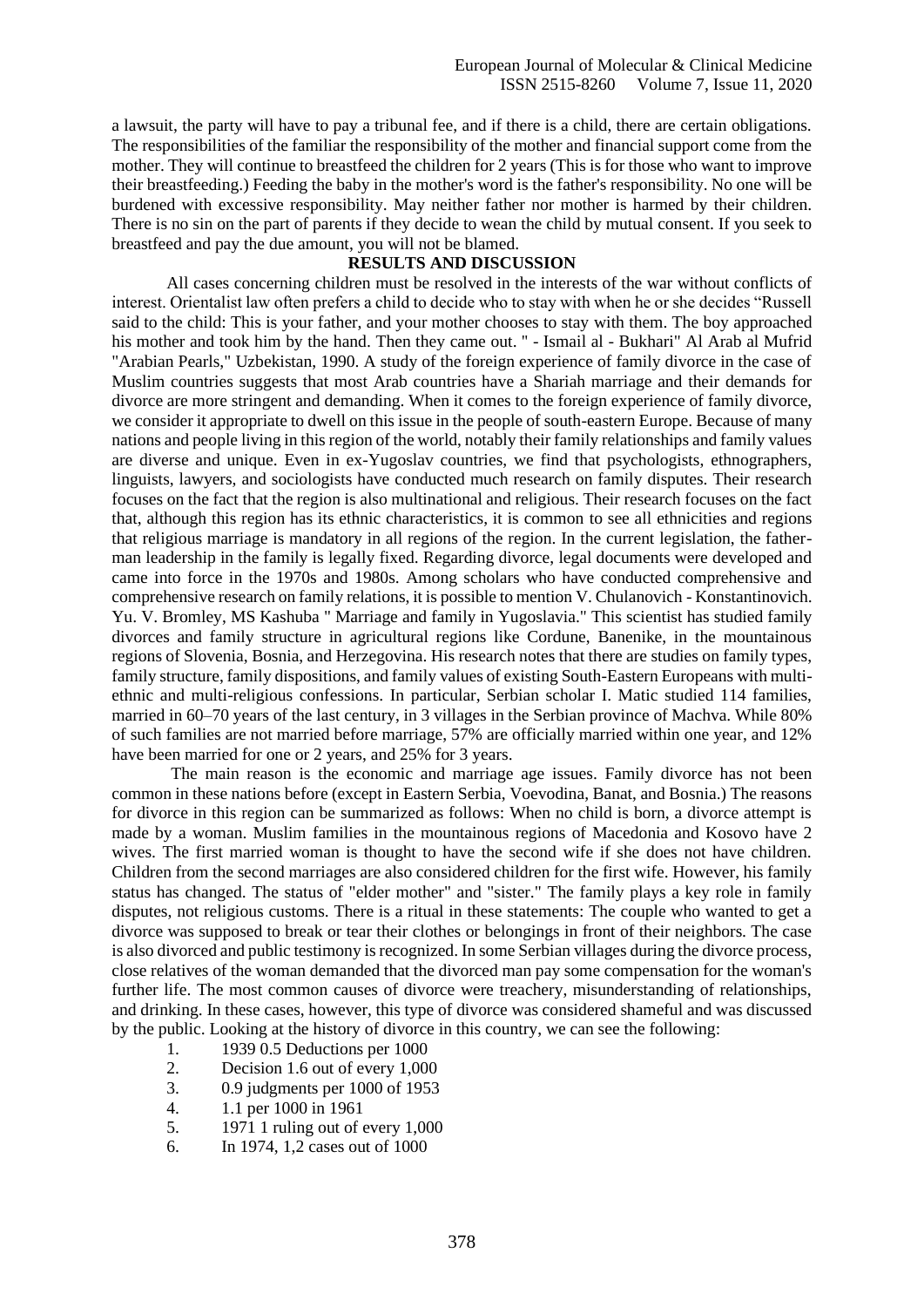Regions with the highest rates of divorce are in Voevodina, in some parts of Serbia, Croatia, and Slovenia. ' In 1977, divorces throughout the former Yugoslavia accounted for 67.9% of married people for more than a decade, of which 42.1% were married for up to 5 years. This is a serious disadvantage for society. If in 1961 49% of the cases had minor children, then in 1977 it was 53.2%. Another interesting aspect of divorce is the fact that in these nations, the initiators of family divorce were mostly men. This has preserved male domination in the family, according to patriarchal relations established in the area. However, on the eve of the new millennium, on the eve of the twenty-first century, the divorce initiative, as in other parts of the world, is moving toward women in the region. This is because in terms of economic equality of women equals men in the family. Another finding is that the migration of productive forces within the country is also related to differences in urban and rural economic development. Most families of rural men living in search of work or industrialized cities have higher rates of divorce. Political, economic, and social changes in the multinational peoples of South-Eastern Europe over the past 50 years have brought about significant changes in all aspects of the family institution. We can conclude that industrialization, urbanization, and the emergence of a new social structure in society (economic and moral emancipation of women) are the main causes of family divorce in south-eastern Europe:

- 1. Emotional scandals;
- 2. Couple spirituality psychologically and sexually is not present.
- 3. Poor family economic situation;
- 4. Parent's intervention (formerly traditional) in families it was considered normal)
- 5. Morale in the family poor spiritual condition;
- 6. Adultery;
- 7. Alcoholism or serious illness;

 Hence, the judgments were not considered a "tragedy drama" of the family. Family divorce is always a good thing for a family that is in a state of constant conflict without a healthy family relationship (or for those who are in a difficult situation), or in the past, especially when it comes to the loss of life, especially for children, is the better choice. In South-Eastern European countries, especially Macedonian, Albanian, Serbian and Croatian, divorce rates are interesting in divorces (where alcohol is referred to as matrilocal marriages). If such a divorce occurs, no drunken man may claim any property, regardless of how long he or she has been married. Especially in rural areas, such drinkers are not even called by their names, they are called "domozetovich," "privy," "doododats." This situation of weddings is different in different regions.

However, they all have something in common. Not all men have the same rights as other families, and in some cases, they do not even have the right to rule over their wives. In Banat, it is considered possible to bring a drink unless the bride's family has no sons. This type of groom is not an alcoholic and has economic rights and is considered a leading figure in the family.

Over the years, such a family has grown. The local type of family in 1967 was 50% of all families (in the former Yugoslavia). However, most young people are currently reluctant to marry for this type of marriage. Whereas earlier marriages were often made between people of the same nationality, the figure is no longer relevant. A survey of 1,109 students revealed that 77.8% of them viewed the issue as secondary. 15.3% said it was important. 6.2% said it was necessary to be single in their marriage, and 1.4% said it was difficult to answer (Table 1). In the United States, family relationships and family divorce are among the most important social problems examined by the state. Several governmental organizations, non-governmental organizations, and research institutions, scientists work in this regard. Hillary Clinton, a world-renowned politician, and diplomats is known as the initiator and practitioner of many works in this regard. In many of her speeches, she emphasizes the role and role of the child, family, society, and state in their upbringing. In these speeches, the upbringing of parents and the attitudes of teachers to the social aspects of the complex processes occurring in American society, their impact on the formation of the younger generation, and family empowerment. "All of us - Clinton - whether we recognize it or not - are responsible for bringing up our children not only in the family but also in the family that values family and children."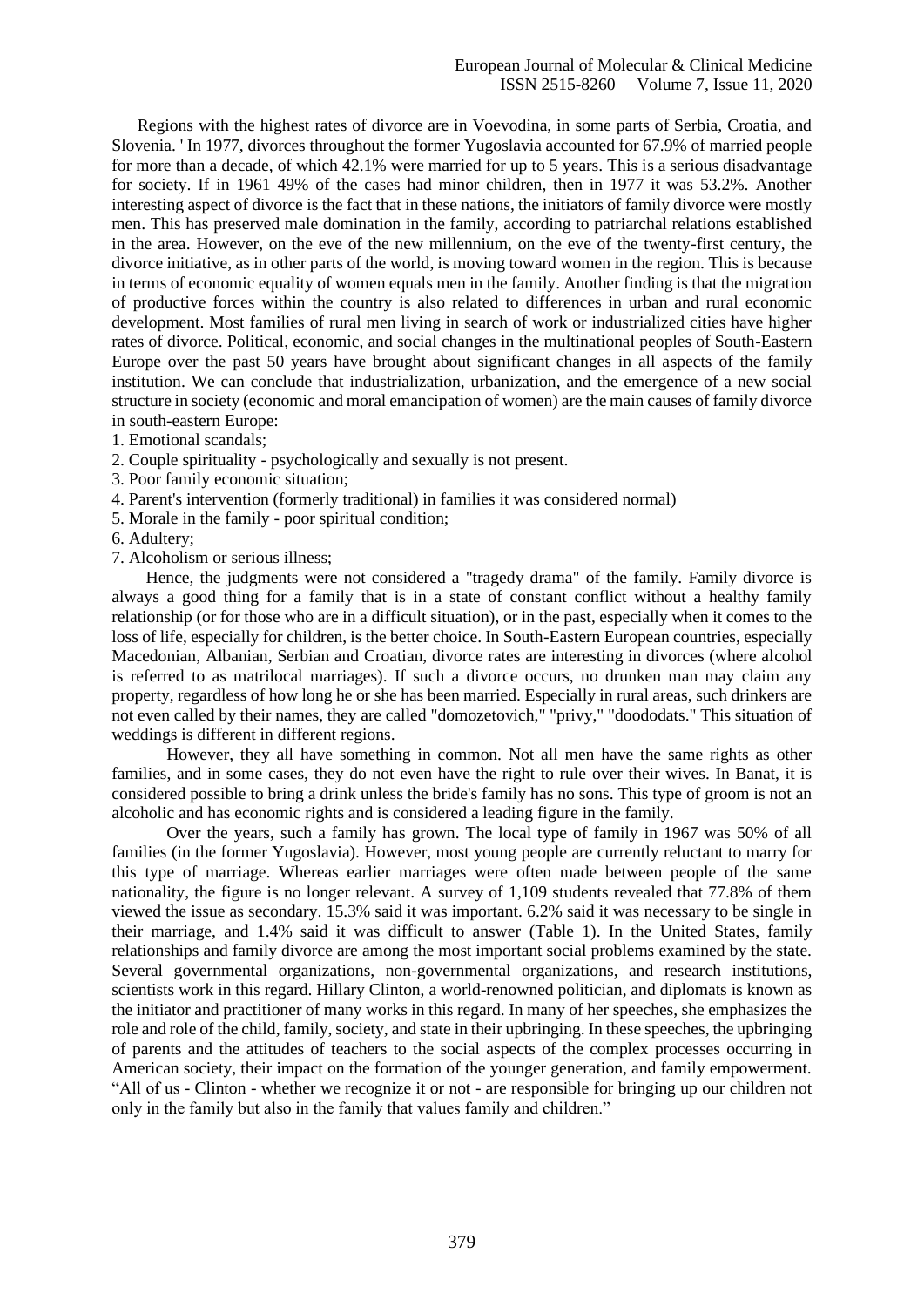#### European Journal of Molecular & Clinical Medicine ISSN 2515-8260 Volume 7, Issue 11, 2020

| Year | Bosnia -   | Chern    | Croatia | Mac  | Slov | Serbi | Serbia      | Voevodina |
|------|------------|----------|---------|------|------|-------|-------------|-----------|
|      | Herzegovin | $\Omega$ |         | edon | enia | a     | without     |           |
|      | a          | gore     |         | 1a   |      |       | autonomou   |           |
|      |            |          |         |      |      |       | s countries |           |
| 1953 | 0.7        | 0.6      | 1.0     | 0.8  | 0.7  | 1.0   | 1.3         | 1.0       |
| 1963 | 0.9        | 0.8      | 1.2     | 0.6  | 1.0  | 1.4   | 1.5         | 1.7       |
| 1971 | 0.8        | 0.5      | 1.2     | 0.3  | 1.1  | 1.2   | 1.2         | 1.8       |
| 1974 | 0.9        | 0.5      | 1.4     | 0.6  | 1.2  | 1.3   | 1.4         | 1.9       |

# **Table 1. Indicators: (per 1000 people)**

"Seven Parents and Other Lessons Learned by One Child" Tashkent, Uzbekistan Publisher Page 9. As for algarrobilla flourishing, it is based on the wisdom that the whole society will prosper. In her opinion, mothers should be critical of the reasons that compelled them to divorce, thinking about the impact this event has on their children, and divorce adults should respect the feelings of abandoned and endangered children and control their feelings. Family stability is the basis of a happy childhood. Hillary Clinton insists that her role as a mother should be viewed not only as a moral but also as a decisive factor in our lives. No family wants to be influenced by society and wants their child to grow up in a society that has genuine humanity, not in an irresponsible, irresponsible society, not in American society where their daughter, Chelsey, differs according to income, race, religion, and religion. He wants his country to believe that it is a land of hopes and opportunities. The reason for this conclusion is that Clinton is concerned about some of the indicators of the society in which she lives. Statistics from the late 1990s show that one in 5 children is living in poverty, 10 million children were deprived of private and public health services, and 7,000 children die by suicide every year, and one in 4 children are underage and unmarried, are born Every day, 135,000 children bring guns to school. Children in every social class suffered from abuse, pride, passions, and family divorce. She says the field of childrearing and family relations and divorce is out of the reach of the economic and social challenges facing the US government. Family divorce is a direct concern for all today. While divorce in the United States has been treated occasionally in recent times, divorce has been recognized as a serious social problem. The state often seeks to help those who apply for family divorce to save their marriage. There are various charitable organizations in this regard. Assistance is being taken to help those in need, and the need to care for the well-being of families. The event "Millions of people march."

They were mostly members of divorced families, filled with noble feelings of atonement and reconciliation. Educational and religious organizations in the United States are also conducting seminars that promote the reconciliation of couples to prevent divorce, the president said in his 1995 Appeal that he strongly supports projects to prevent divorce. The American Association of Lawyers advocated the organization of priestly marriage and marriage courses and initiated a pilot project on the one-year marriage course. Such courses help understand the causes of many problems that arise during the early years of the marriage. It enables couples who are in a difficult situation to participate in dialog and negotiation on law and social relations. The Partnership project prepared by this association includes a practical video course for high school students to communicate and communicate long before marriage. It is possible to specify the factors that lead to the fact that school children are differentiated based on different scenarios. By doing so, they will be able to determine what constitutes a disruption in marriage. "In American society today, 40% of children are emotionally affected by family divorce, which increases the likelihood of further difficulties in their later lives. As a result, the lives of children are completely ruined. So far, 23 states have created voluntary child custody programs. 4% of the US population lives in Michigan, USA. Here, the "Collaboration with the Judiciary" system examines all family relationships, including divorce, for a parent or divorced parent to visit their child, and gives appropriate advice. '' ['Clinton - Page 46] The Boycott Care and Care System is an organization in the United States. Teaches. This organization often involves the children of divorced families. It is a major social problem in 1993 when its members were 450,000 children and 100,000 of them could not return to their families in the future, and thousands of children were left without care. American society tends to adopt children. However, there is still much to be done and certain commitments remain fragile. Thirteen-year-old Diana Moppin, who left her parents alone after her divorce at an event in 1995 to support the National Child Protection Month in the White House, east of the United States said "I wish I had a place to call my own home. I wish I had my room. Let me have a family that I love and love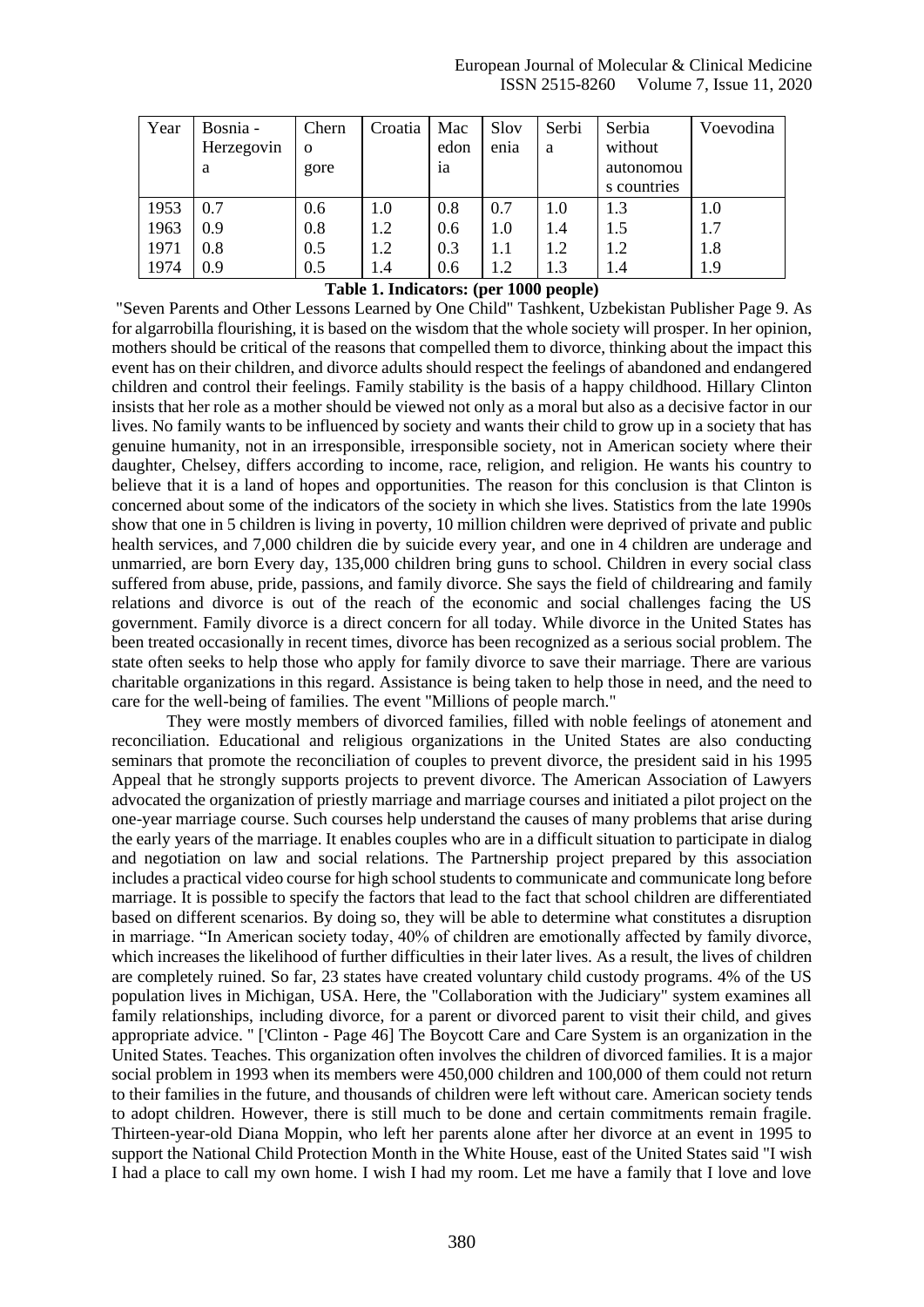me." '- Clinton. In American society today, there is an increase in divorce rates or an increase in unmarried children. This is primarily due to a decline in the number of families that meet traditional ideals. In the United States, discussions on modern families are often overlooked. Life proves to children that a full family of only parents and their children has, over the years, been able to fully meet their children's needs.

Many issues related to the family during the Bill Clinton presidency in the United States have been addressed positively at the level of public policy. In his opinion, "The twentieth century was a century of physics, and the 21st century was a century of biology for human beings. Clinton wrote that people still have to look for something in their mind and heart to understand themselves, to share good and good. Let women who want to divorce their family, especially, should seek such research. Family divorce cases and family planning in the United States also have implications. An average of 20 million women in the US is forced to have abortions every year. In an international conference on population growth held in Cairo in 1994, abortion should never be used as a way to plan family planning. There is a Family Problems Center in the United States, whose primary focus is on preventing family divorce and preparing young people for the family. At the University of Minnesota, researchers tracked about two hundred people from birth to 20 years of age. Scientists have found that there is a link between aggression and affection. Psychologist scientist Alan Staff states that people communicate with other people and have a sense of compassion based on the love and care they received during their early life. Therefore, the family has always maintained its role as an educational institution. The law, signed by President Clinton first as president, is the Family and Medical Leave Act. It is a law that promotes family values in the United States. There is a School of Social Policy and Social Research in the United States that studies family relationships and family disputes. Professor Duncan Lindsey of the same school study problems in the lives of children in conflict or divorced families.

The most serious consequence of the ruling is that it is becoming a state of affairs. In Russia, the family history goes a long way. As far back as the Middle Ages, the issue of divorce has been at the level of state policy and in the eyes of the authorities. For example, the rulers Vskvolod Yurevich, Vasily III, Ivan Grozny, and Peter the Great both divorced and issued several decrees. When Russia began to develop as an empire, the conditions of family divorce were severe. In this regard, Dr. B.N. Mironov researched, he said, in some parts of Russia and later throughout the country until 1730, those who applied for divorce had to file a divorce letter to a local priest [13]. After the priest's permission, the witness could have given his wife a divorce letter. In his research, B. Mironov in 1718, a citizen of St. Petersburg, K.I. Kolesnikov's divorce letter reads " Kuzma Ivanov, the son of Kolesnikov, gave a letter to His Wife Agafa Eliseeva Docher, who is thirsty for a matyid because of another, that is, Kuzma Ivanov Son of Kolesnikov ...". Later, divorce was required only by religious authority. Also, the reasons for such a divorce are

- 1. Adultery.
- 2. Duplicity.
- 3. Negative effects of premarital illness on the couple.
- 4. The loss of spouse for up to 5 years.
- 5. Being in exile or prison for committing serious crimes.
- 6. A woman being sent to church if she has no children.

Interestingly, the party guilty of the family divorce could not marry another person. In the Russian census of 1897, 1 out of every 1,000 men and 2 out of every 1,000 women were divorced. Even in 1917, this index did not change. Religious authorities have strongly condemned divorce. Because of Russia, the issue of divorce before the 1917 coup was controlled by a religious consortium. Requirements for partitioning were also strict. Divorce claims may be reviewed by the consortium within 2 months. '' – Sokolov A.V. "State and Orthodox Church in Russia, February 1917-January 1918 y." From the beginning of the twentieth century, the attitude of the Russian Orthodox Church to the decrees has begun to soften. In this regard, after the fall of the Russian monarchy in 1913, when the church declared new rules for the admission of divorces, on April 29, 1917, the Provisional Government made another provision for divorce, where both plaintiffs were guilty of divorce.

After the revolution, divorce conditions were simplified and this could be done without delay through the CAGS. However, in the 30s, during Stalin IV, divorce claims had changed, and judgments could only be settled by a court order. Neither the district court nor the district courts could consider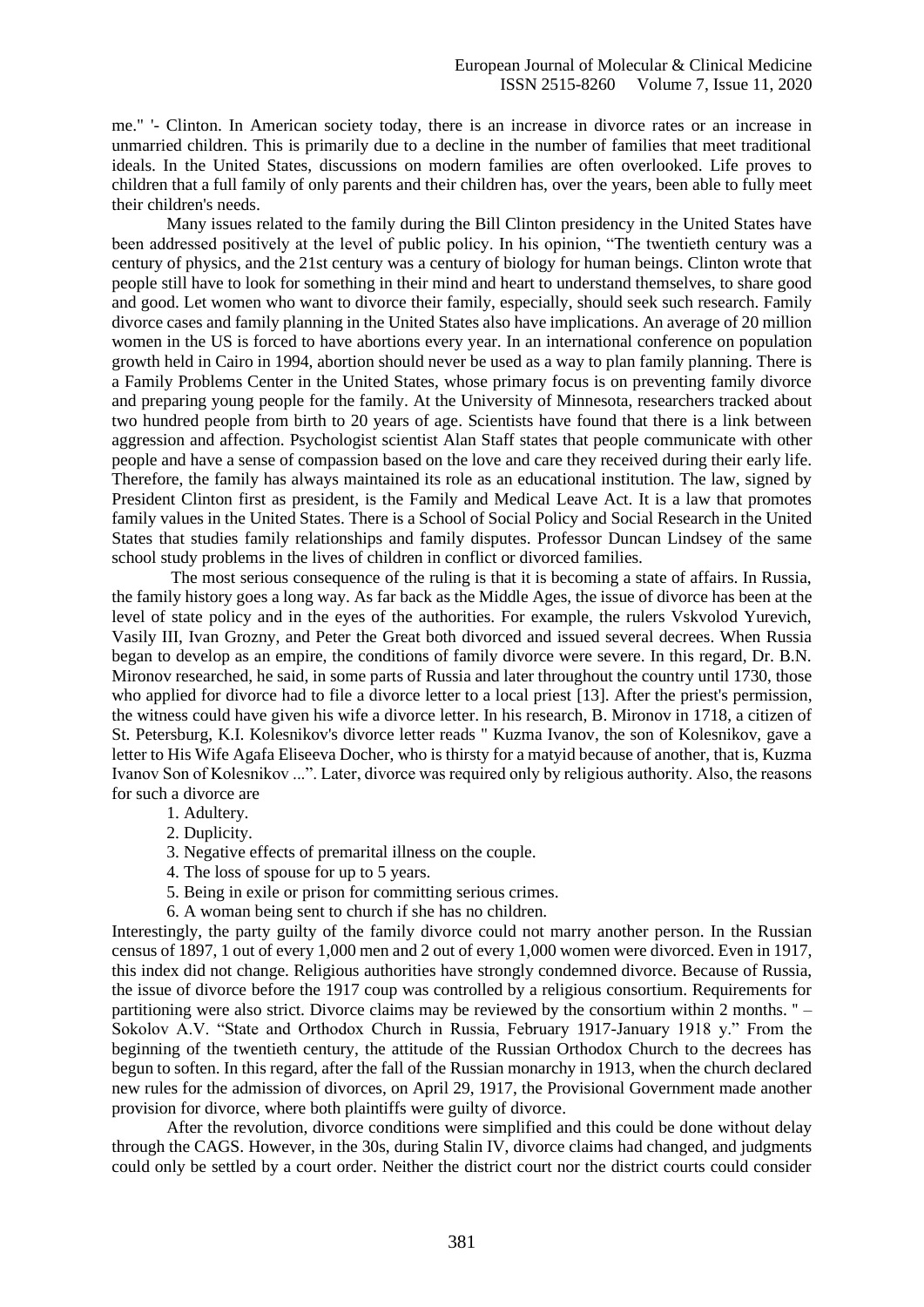the appeal. The plaintiffs had to formally publish in the newspaper. In the 1960s, the demand for divorce was loosened again. According to Rosstat, 703 marriages (approximately 60%) were registered in Russia in 1 million 178 thousand marriages in 2008. - 798 800 marriages compared to 1,091,000 marriages compared to 2003. (73%) close, '[' - Federal statistics for Government - 1 215 100 marriages - Six lakh thirty-nine thousand three hundred divorces (53%). does not have empirical studies on judgments. Only those who are more effective in this regard have been researching by BA Grrishina and A.G. Kharcheva. Divorce is a social mechanism for ending marital relationships. It is thought that this allows former couples to remarry (Tab. 2).

| What do you think are the main reasons for family | Gender      |        | <b>Total</b> |
|---------------------------------------------------|-------------|--------|--------------|
| divorce?                                          | <b>Male</b> | Female |              |
| Lack of love in the family                        | 25.2        | 15.2   | 19           |
| Poor financial situation in the family            | 7.7         | 6.7    | 7.1          |
| The fact that several families lived in one house | 3.4         | 2.1    | 2.6          |
| Alcoholismanddrugaddiction                        | 18.1        | 16.4   | 17.1         |
| Lackofmutualrespect                               | 12.8        | 17.5   | 15.7         |
| One - the inability to forgive the flaw           | 20.1        | 21.5   | 21.0         |
| Betrayal                                          | 8           | 20.6   | 17.6         |

# **Table 2. Indicators: (per 1000 people)**

 Many also believe that family judgments should be regarded as the end of a failed marriage and an attempt to get married again. According to EO Tarasova, a sociologist at Perm Polytechnic University - an independent researcher on family divorces - that divorce should not be viewed as a negative thing today. It has some positive aspects. Much has changed in the 50 years since the research by B.A. Grrishina. The types and reasons for the ruling have also changed. The following statistics show that the age of marriage changed before it was 24, and now it has risen to 35. According to A. Tarasova, previous divorces were considered the life experience of couples and unprepared for marriage, today this aspect is getting to the second level without official marriage. This is characteristic of the fact that for today's youth, marriage is not worth registering in a passport, and many young people are pragmatic today.

All-Russian Center for Public Opinion - VSIOM conducted a public opinion survey in 130 settlements in 2007 and found one in 4 of the respondents - 24% believe that the reasons for the decision were treason - one in 5 believes that divorce was caused by economic poverty - 21%. % say that couples do not yield to each other, and 16% of respondents believe that the cause of divorce is alcoholism and drug addiction. (This survey was conducted on July 18, 2013.) Next is early marriage and third-party intervention, age differences, and so on. According to Tarasova's research, such causes were common in the 60s of the last centuries. Only 1% of respondents cited this reason. EO Tarasova conducted a sociological survey of students in Perm in May - June 2014. One in 5 respondents said that 21% of divorces were due to couple inability to accept each other's flaws, lack of agreement in the family, 19% lack love in the family - 25.2% of the respondents said that they were girls and 15.2% were girls. The reasons for this are 17.1% of those who consider alcoholism and drug addiction, 17.6% of adulterers, 20.6% of men, and 12.8% of men. It has become clear that men cannot forgive adultery against women.

#### **CONCLUSION**

Over the last 50 years, there have been significant changes in the worldview of youth, and there have been changes in the judiciary. Today, many Russian youths view family divorce as an attribute of family life, not a tragedy. In a social survey conducted by Tarasova, only 5% of the respondents answered, "Yes, I would have banned the divorce." The rest - no sanctions should be issued - 23.3%, no - 70.9%, and 0.8% did not answer at all. Or one in every 4 people said they would support sanctions. Tarasova argues that the prohibition of divorce can lead to 2 negative situations: First, it may increase unmarried living; Secondly, there are "unhappy" couples who are dissatisfied with their family life and are unable to marry again. Zaripova E. A., Ildarkhanova Ch. I., Nuritdinova A. N., and Rostovskaya in Nizhny Novgorod, and Pakhomova E. I., Sinelnikov and several other scientists. According to world sociologists, during the global economic downturn, family disputes have declined. It was first